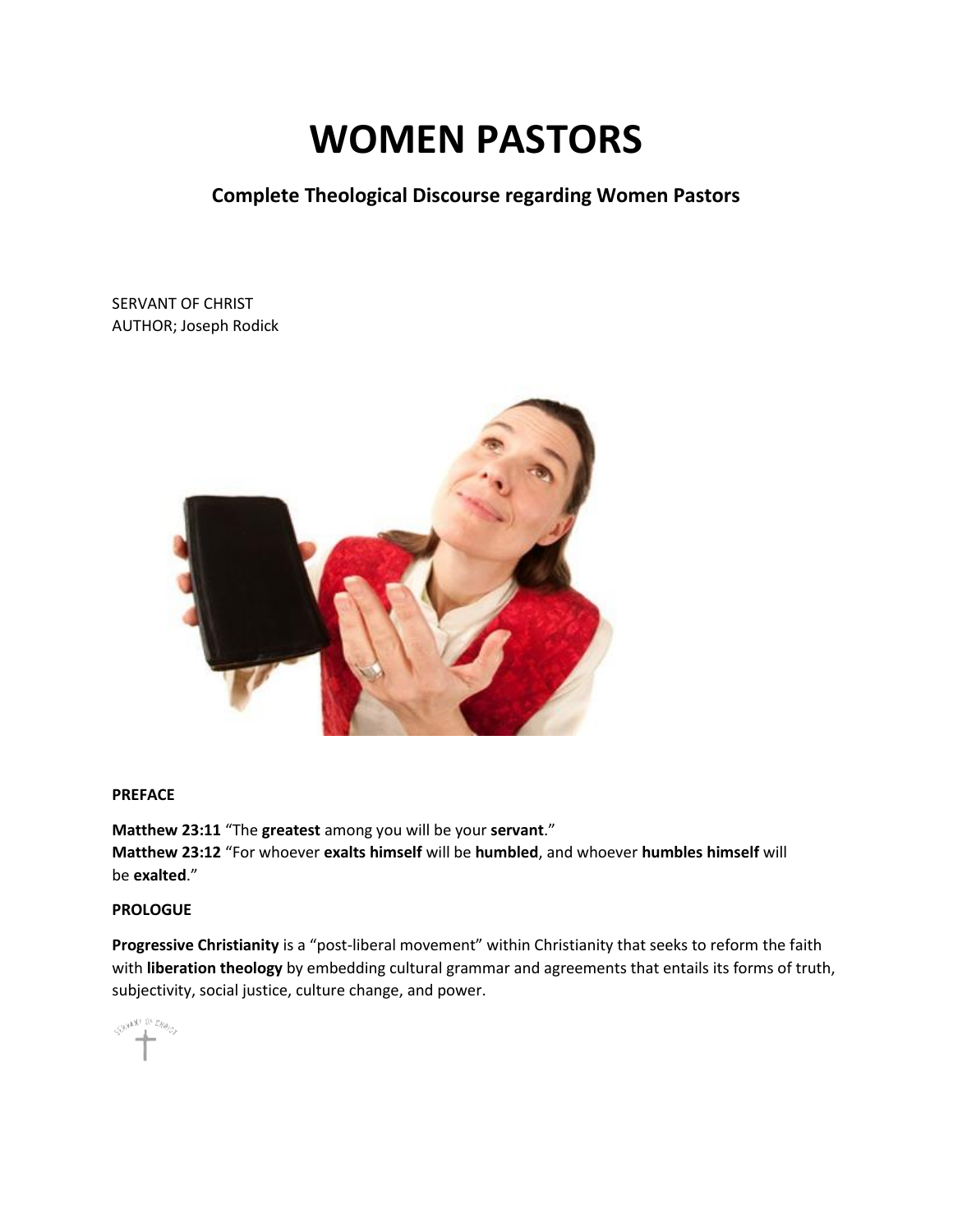#### **INTRODUCTION**

This essay will investigate "ALL" reasoning and arguments versed by progressive "individuals" and "denominations" that support a decision to certify women as pastors. The essay includes biblical analysis and systemic theology to clear any ambiguities that clouded this subject. Because of human rationalities, we must remove all perceived notions and allow revelations of biblical truths to guide us. Let us first pray to be one with Christ Jesus, then look into the scriptures for direction based on His wisdom and Knowledge.

#### **TABLE OF CONTENTS**

**Our study will include these (10) ten relevant areas plus a Conclusion in progressional order to answer how an individual acquires Faith.**

- 1. **Creation of Man and Women**
- **2. Prophetess**
- **3. Women in the New Testament**
- **4. Galatians 3: 15-29 "The Law and the Promise"**
- **5. Slavery; Old and New Testament**
- **6. Pauline Doctrine of Women in the Church**
- **7. Systematic theology vs. Progressive Ideology**
- **8. Progressive's Theological Dilemma**
- **9. Divine Dispensation vs. Progressive's Pride**
- **10. Everlasting Eve**
- **11. Conclusion**

SHANT IN DAYS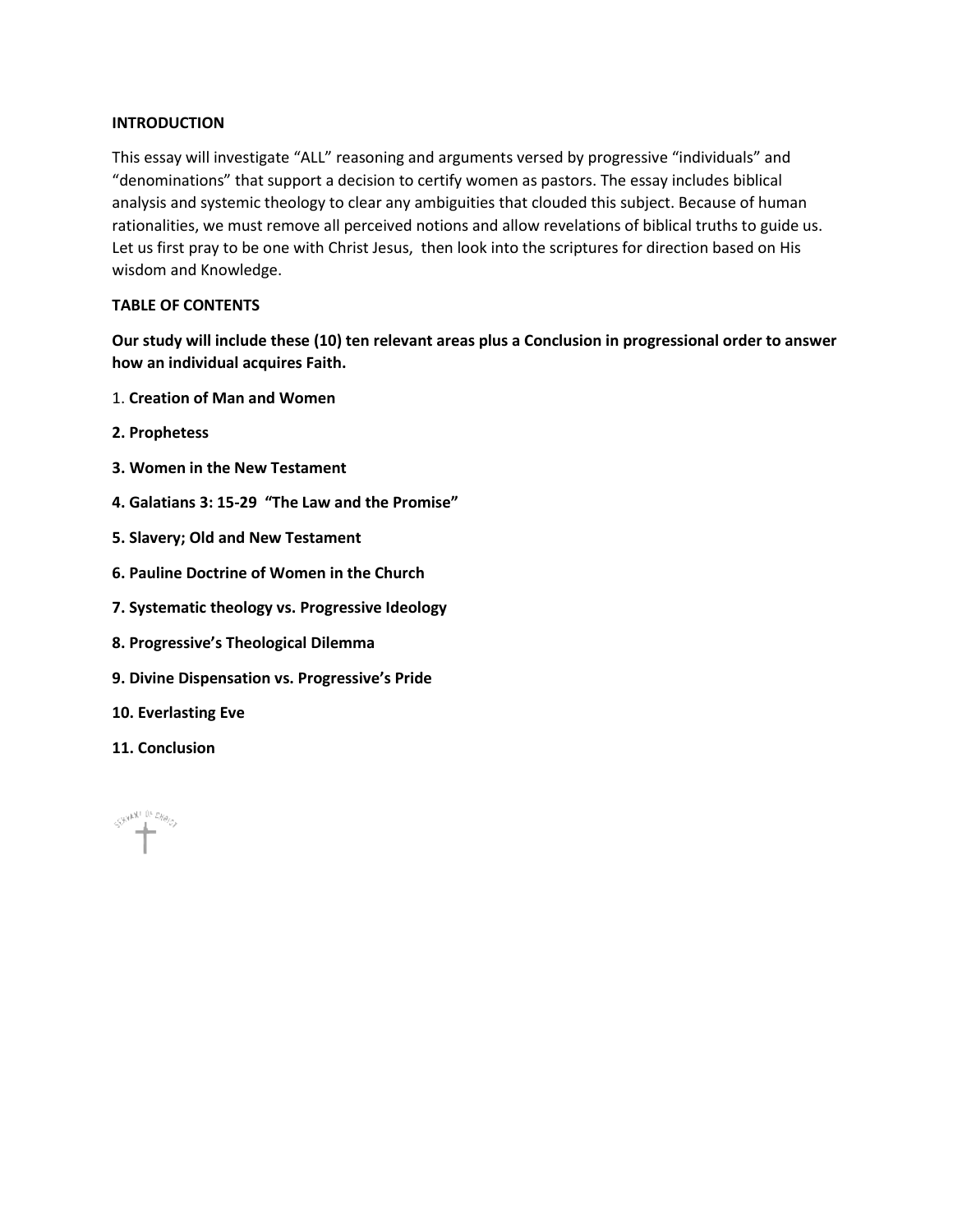

# **1. Creation of Man and Women**

**Progressives** list two (2) scriptures in Genesis regarding the creation of males and females equally created and conclude from these two scriptures that men and women share the same equality and opportunity.

**Genesis 1:27** "So God created man in his own image, in the image of God created he him; male and female created he them."

**Genesis 5:2** "male and female created he them; and blessed them, and called their name Adam, in the day when they were created."

**Servant of Christ's** creation narrative agrees with the equality of Male and females as both created in the image of God. However, the Servant of Christ description includes the **complete creation account,** which adheres to God's perfect plan for humanity and the difference and purpose of men and women to fulfill God's sovereign purpose.

**Genesis 2:7** "And the LORD God formed man of the dust of the ground, and breathed into his nostrils the breath of life, and man became a living soul."

**Genesis 2:18** "And the LORD God said, It is not good that the man should be alone; **I will make him a help meet**, "**helper suitable**" for him."

**Genesis 2:21** "And the LORD God caused a deep sleep to fall upon Adam, and he slept: and he took one of his ribs, and closed up the flesh instead thereof;"

**Genesis 2:22** "And the rib, which the LORD God had taken from man, made he a woman, and brought her unto the man."

**Genesis 2:23** "And Adam said, This is now bone of my bones, and flesh of my flesh: **she shall be called Woman because she was taken out of Man**."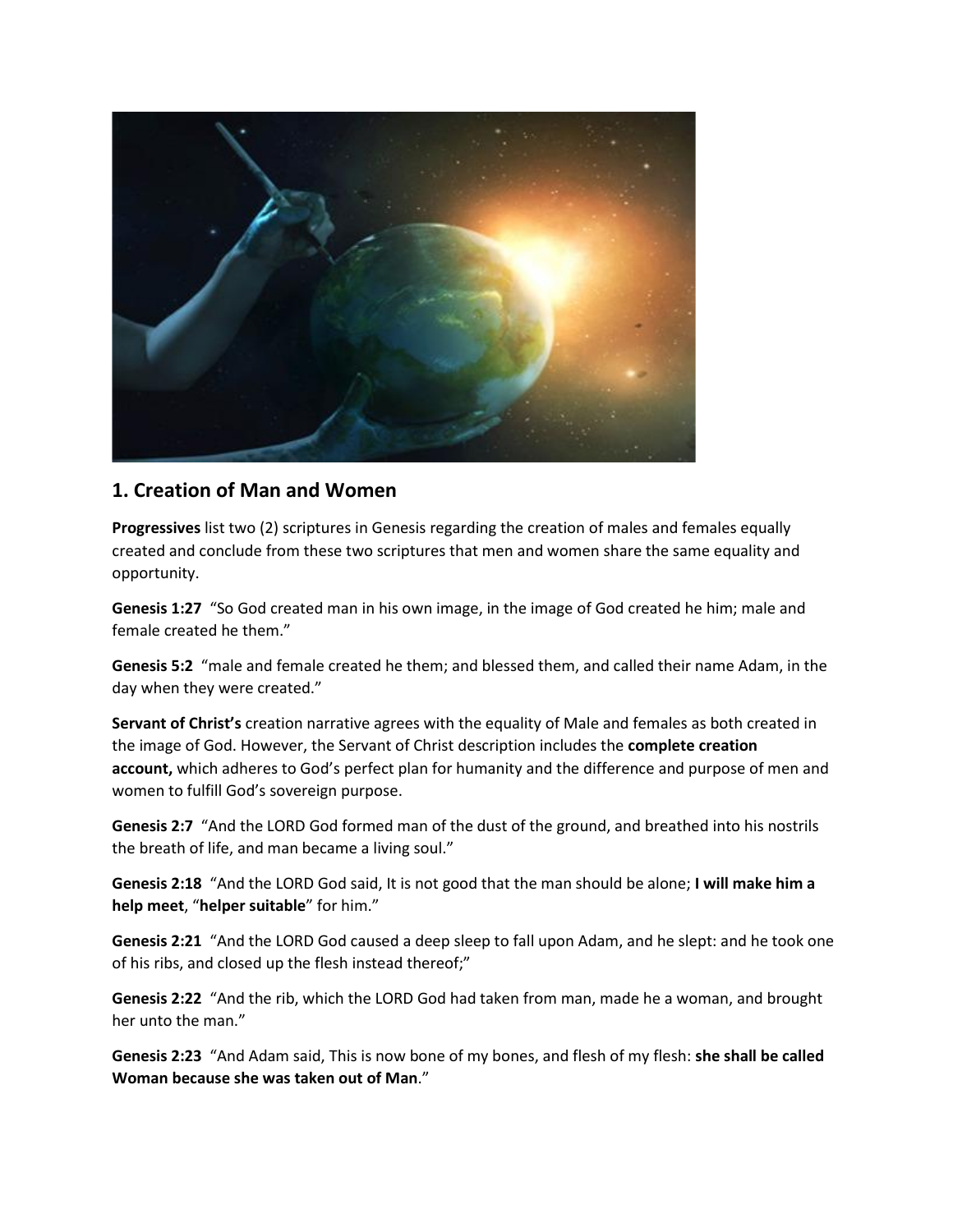**Genesis 3:16** "Unto the woman he said, I will greatly multiply thy sorrow and thy conception; in sorrow, thou shalt bring forth children; and **thy desire shall be to thy husband, and he shall rule over thee**."

# **Summing Up;**

**Half-truths**, by definition, are usually **deceptive statements** that include some element of truth. **Halftruths** may purposely **distort** or **alter** the indisputable fact or possibly lead to a false conclusion.

**The complete biblical account** of creation indicates that men and women are equally created in the image of God but created differently to complete God's sovereign will and purpose for His glory. **The creation biblical narrative** indicates that God endowed a leadership role for men and companionship, support and birth for women. **God's sovereign will and purpose do not mean a different value for women "but" other designations for family and the body of Christ.**





# **2. Prophetesses of the Old Testament**

**Progressives** list three prophetess in the Old Testament, Miriam, Deborah, and Huldah, chosen to serve God. They imply that this service indicates a pattern of God using women in ministry and leadership positions, supporting a divine design for women to become congregational pastors.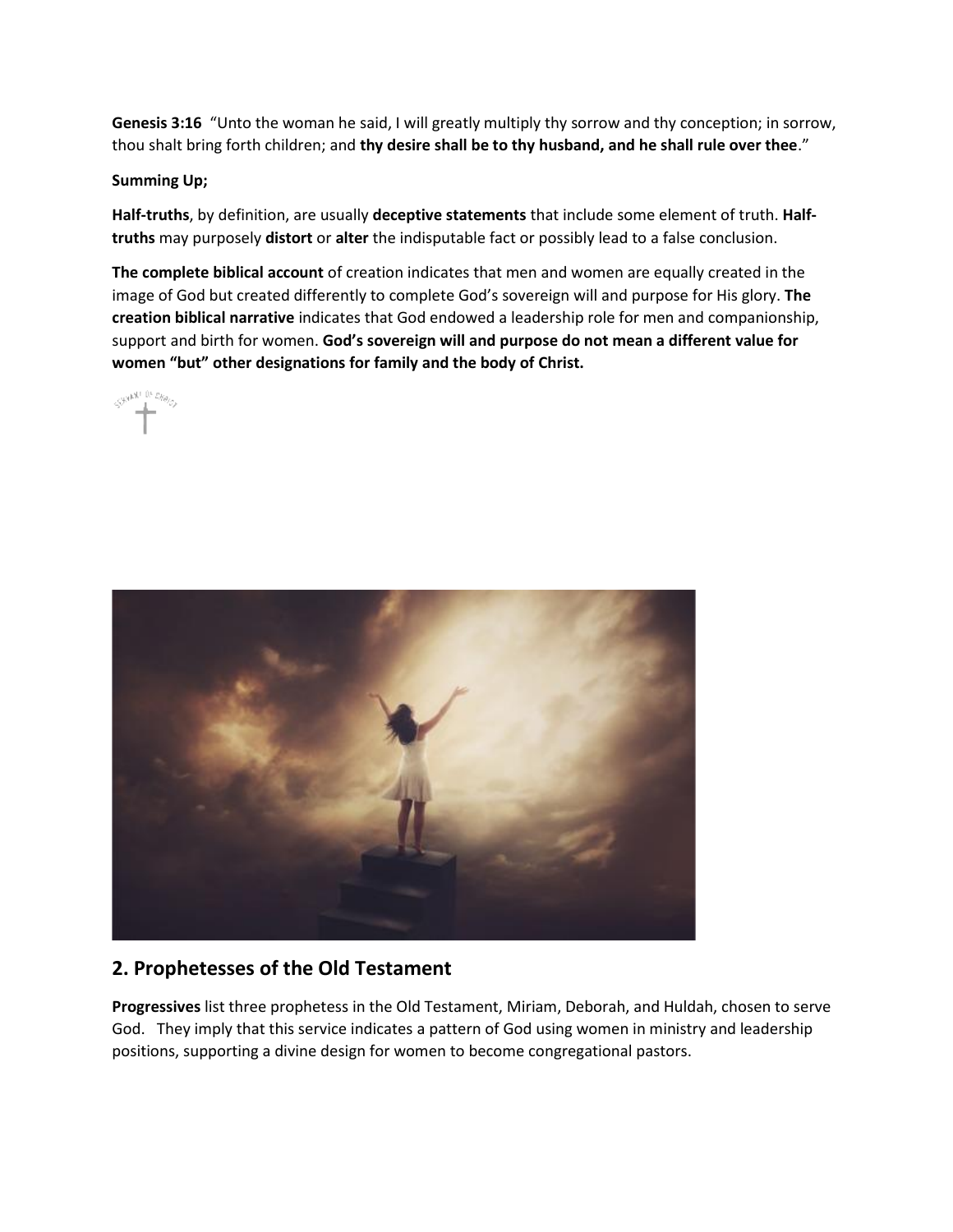#### **MIRIAM**

Exodus 15:20 "And **Miriam the prophetess**, the sister of Aaron, took a timbrel in her hand; and **all the women went out after her with timbrels and with dances**."

#### **Deborah**

Judges 4:4-5 "And **Deborah, a prophetess**, the wife of Lapidoth, she **judged Israel at that time**." And she dwelt under the palm tree of Deborah between Ramah and Bethel in mount Ephraim: and **the children of Israel came up to her for judgment."**

# **Huldah**

2Kings 22:14-16 "So Hilkiah the priest, and Ahikam, and Achbor, and Shaphan, and Asahiah, went unto **Huldah the prophetess**, the wife of Shallum the son of Tikvah, the son of Harhas, keeper of the wardrobe; (now she dwelt in Jerusalem in the college;) and they communed with her. And she said unto them, Thus saith the LORD God of Israel, Tell the man that sent you to me, Thus saith the LORD, Behold, I will bring evil upon this place, and upon the inhabitants thereof, even all the words of the book which the king of Judah hath read:"

**A. God's calling** to become a prophet.

**Joel 2:28-29** "Afterward I will pour out my Spirit on **everyone**: your **sons** and **daughters** will proclaim my message; your old people will have dreams, and your young people will see visions. At that time, I will pour out my Spirit even on servants, both **men,** and **women**.

Servants of Christ reiterate the Genesis account that women are created equally in the image of God and have equal spirituality. **Joel 2:28-29** indicates a "**universal**" call of prophecy that supports the complete creation narrative.

# B. **Definitions** are important.

1Samuel 9:9 "A good idea! Let's go." So they went to the town where the holy man lived. As they were going up the hill to the town, they met some young women who were coming out to draw water. They asked these women, "Is the **seer** in town?" (**At that time, a prophet was called a seer, and so whenever someone wanted to ask God a question, he would say, "Let's go to the seer.**")

# **Summary**:

God calls both Men and women to become prophets. The Old Testament lists hundreds of prophets, approximately seven (**7**) prophetesses. Therefore, for progressives to indicate that Miriam, Deborah, and Huldah denotes a divine pattern for women to be a congregational pastor is more than a stretch but a fabrication of biblical facts that distort God's divine appointments.

Miriam's divine appointment was being a prophetess and leader of the Hebrew women. However, when she questioned Moses' authority, she altered the divine appointment that God had blessed her with and consequentially broke the law. As a result, God punished her with a disease that turned her skin white and leprous. **Numbers 12**.

**Remember**, those who follow Christ Jesus fulfill God's sovereign will and purpose for His glory and not their own.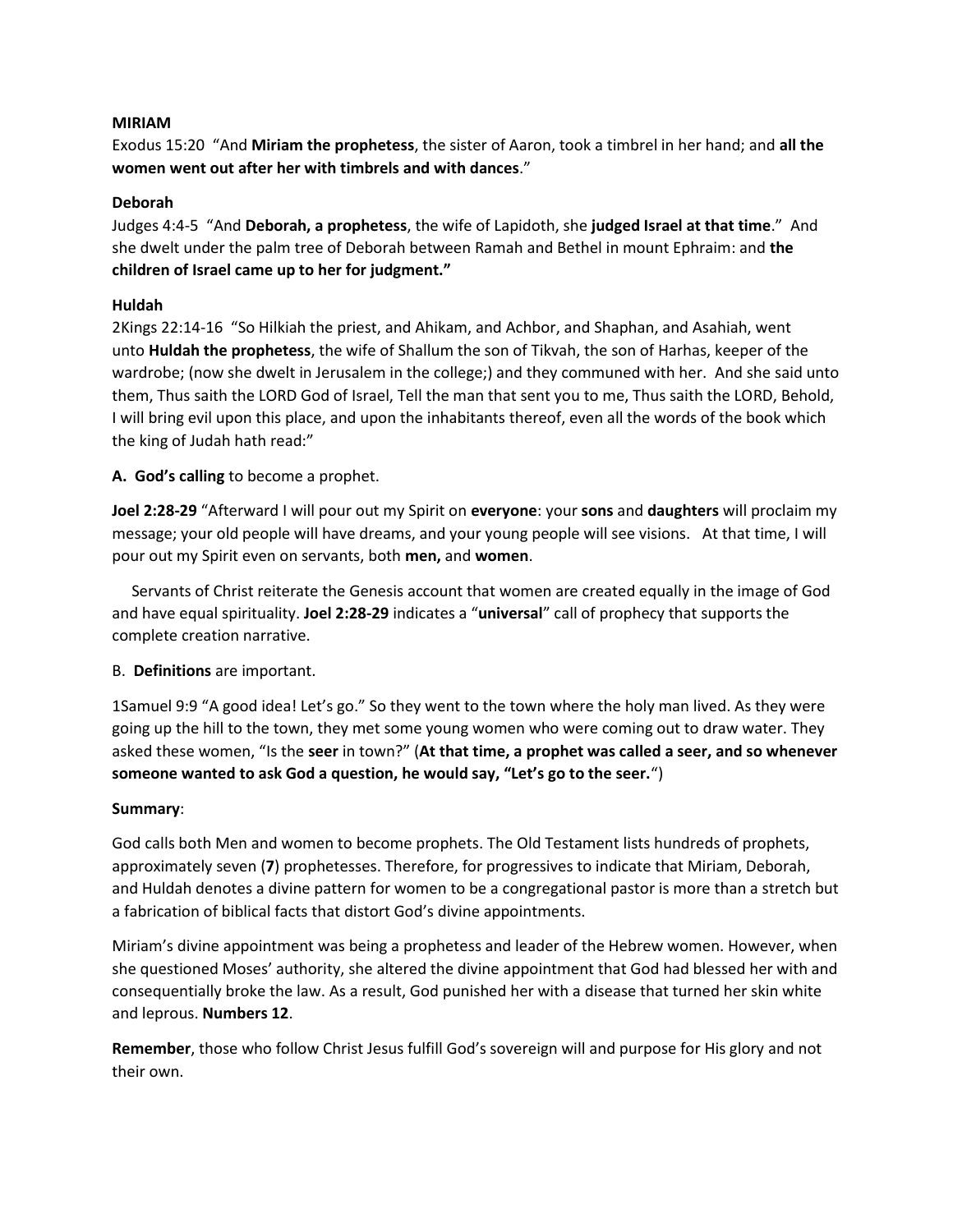**Jeremiah1:5** "Before I formed you in the womb I knew you, And before you were born I consecrated you; I have appointed you a prophet to the nations."

**Personal Note;** Please re-read the "Preface" at the beginning of the page. **Submission** to God's will is not prejudicial but a blessing.

CHANNELLING



# **3. Women in the New Testament**

# **Priscilla**

**Progressives** have often pointed out that Greek scholars consider Paul's practice of mentioning Priscilla's name before that of her husband, emphasizing that she was the more prominent leader of the church, which indicates a women's divine appointment to become a congregational pastor.

Servants of Christ consider this idea erroneous for multiple reasons.

a. Aquila and Priscilla were **both devout Jews and lived by traditional Judaism** [**Acts 18:2**] before excepting Jesus as the Christ. They believed that men and women are spiritually equal but created differently to complete God's sovereign will and His purpose, including a man being head of the household "**Genesis 3:16**".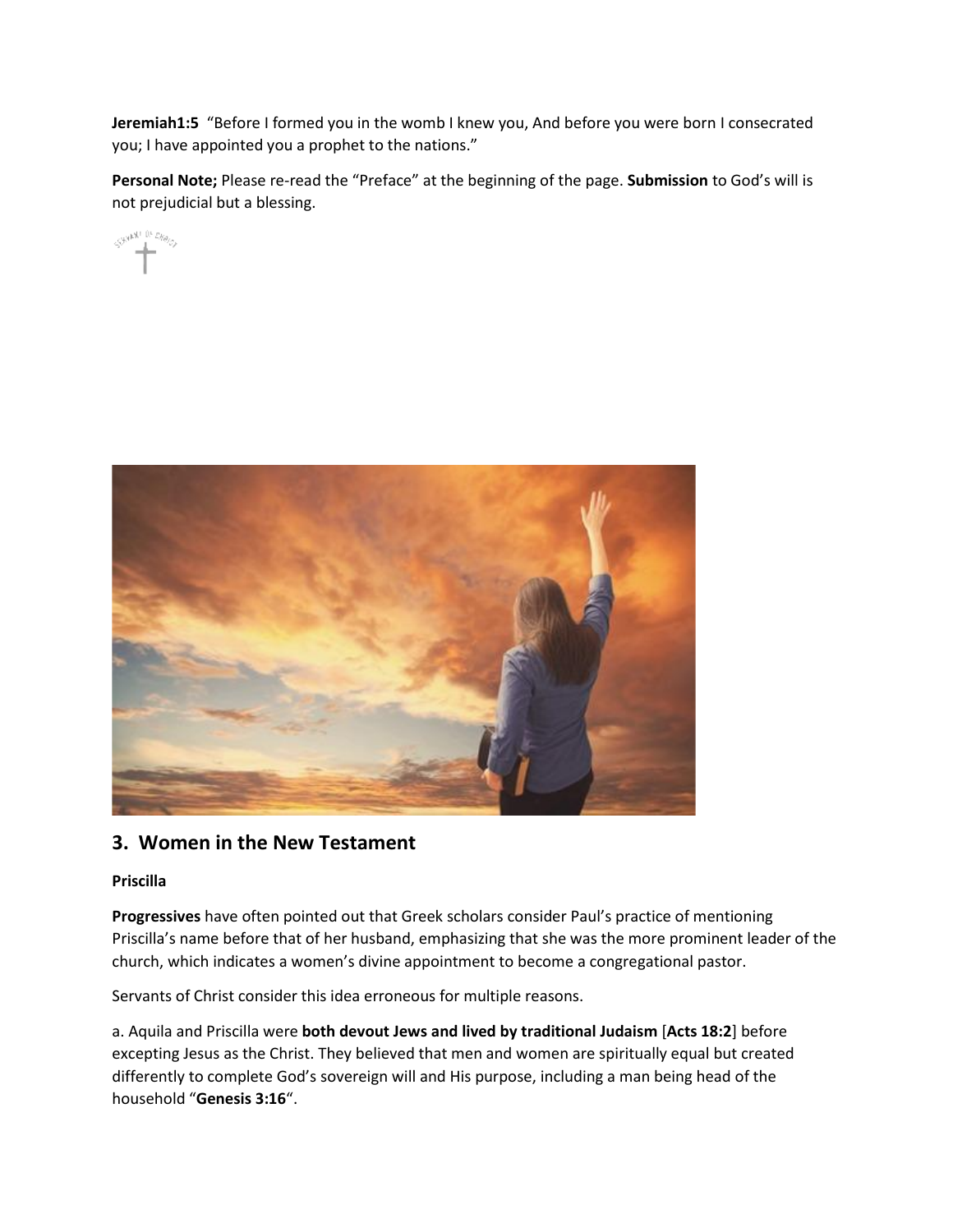b. God's divine purpose is fulfilled using positioning as indicated in Genesis 1:27, Genesis 5:2, Exodus 20:12. However, Paul uses **proper historical etiquette** in Acts 18:19, 18:26, Romans 16:3, and 2 Timothy 4:19 when he lists Priscilla's name first. **When you use only the first names of a married couple, the women's name is listed first.**

# **Summary:**

Servants of Christ recognize and applaud the work of Aquila and Priscilla and consider them an example for all to follow.

**Personal Note**; Please re-read the "Preface" at the beginning of the page. Submission to God's will is not prejudicial, but a blessing.

#### **Phoebe**

**Progressives** indicate that Paul recognized Phoebe as a patroness and placed her in high social standing. Paul also used the term diakonos (δίκονος, "DEACON"), meaning "minister" or "servant" in **Romans 16:1** to describe her service. Since one of the meanings is "minister," Progressives have indicated that this reference understands that women should be entitled to become congregational pastors.

**Servant of Christ** understands that multiple meanings "definitions" of a word do not indicate that each word reflects the authors' true intent. A reader must look at the author's reasoning and purpose to demonstrate the true meaning. For example, Paul indicates first that Phoebe is a "**servant of the church**" and that she has been a "**helper to him and others**." However, Paul does not list other positions other than servant and helper. All Christians should be "**servants of the church**," as written in **Mark 10:43-45**.

# **Summary:**

Paul's remarks about Phoebe are **genuinely heartening**. Phoebe was both a "helper to Paul" and a "servant of the Church." But to state that her service indicates a break or fracture in God's sovereign will and purpose for men and women only erodes God's intentions of true servanthood and the blessings that Phoebe received by being a **faithful** "**servant**."

**Please re-**read the "Preface" at the beginning of the page. **Submission to God's will is not prejudicial but a blessing.**

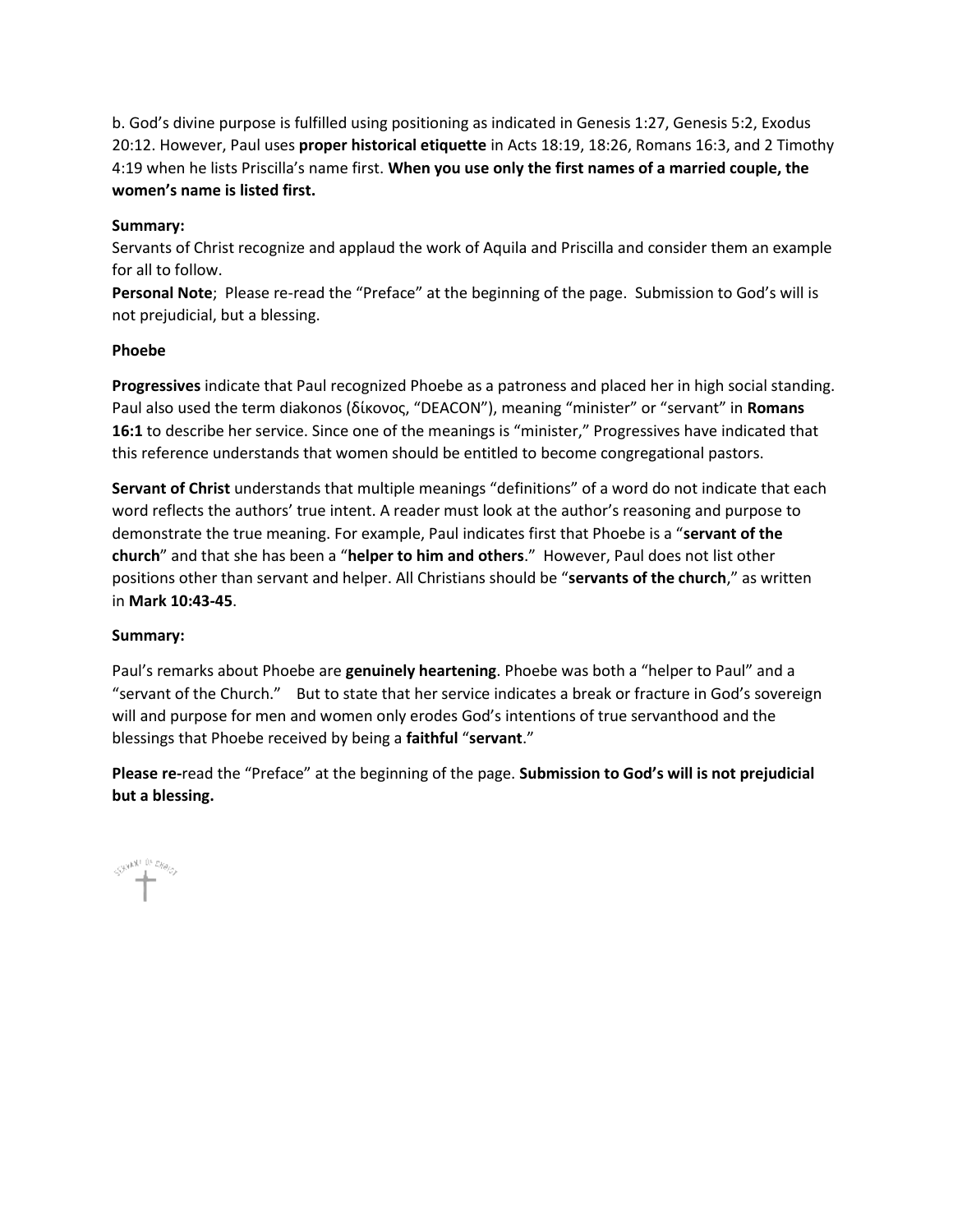

# **4. Galatians 3: 15-29 "The Law and the Promise"**

**Progressives** verse [**Galatians 3:28**] states that both men and women are equal and thus equal value to God, thus Justifying their "position" that women have as much right as men to be appointed a congregational pastor**.**

**Galatians 3:28 "**There is neither Jew nor Greek, there is neither slave nor free man, there is neither male nor female; for you are all one in Christ Jesus. **"**

# **Galatians 3:15-29-The Law and the Promise**

15 "Brethren, I speak in terms of human relations: even though it is only a man's covenant, yet when it has been ratified, no one sets it aside or adds conditions to it. Now the promises were spoken to Abraham and to his seed. He does not say, "And to seeds," as referring to many, but rather to one, "And to your seed," that is, Christ. What I am saying is this: the Law, which came four hundred and thirty years later, does not invalidate a covenant previously ratified by God, so as to nullify the promise. For if the inheritance is based on law, it is no longer based on a promise; but God has granted it to Abraham by means of a promise. Why the Law then? It was added because of transgressions, having been ordained through angels by the agency of a mediator, until the seed would come to whom the promise had been made. Now a mediator is not for one party only; whereas God is only one. Is the Law then contrary to the promises of God? May it never be! For if a law had been given which was able to impart life, then righteousness would indeed have been based on law. But the Scripture has shut up everyone under sin, so that the promise by faith in Jesus Christ might be given to those who believe. But before faith came, we were kept in custody under the law, being shut up to the faith which was later to be revealed. **Therefore, the Law has become our tutor to lead us to Christ, so that we may be justified by faith. But now that faith has come, we are no longer under a tutor. For you are all sons of God through faith in Christ Jesus. For all of you who were baptized into Christ have clothed yourselves with Christ.** There is neither Jew nor Greek, there is neither slave nor free man, there is neither male nor female; for you are all one in Christ Jesus. And if you **belong to Christ**, then you are Abraham's descendants, heirs according to promise."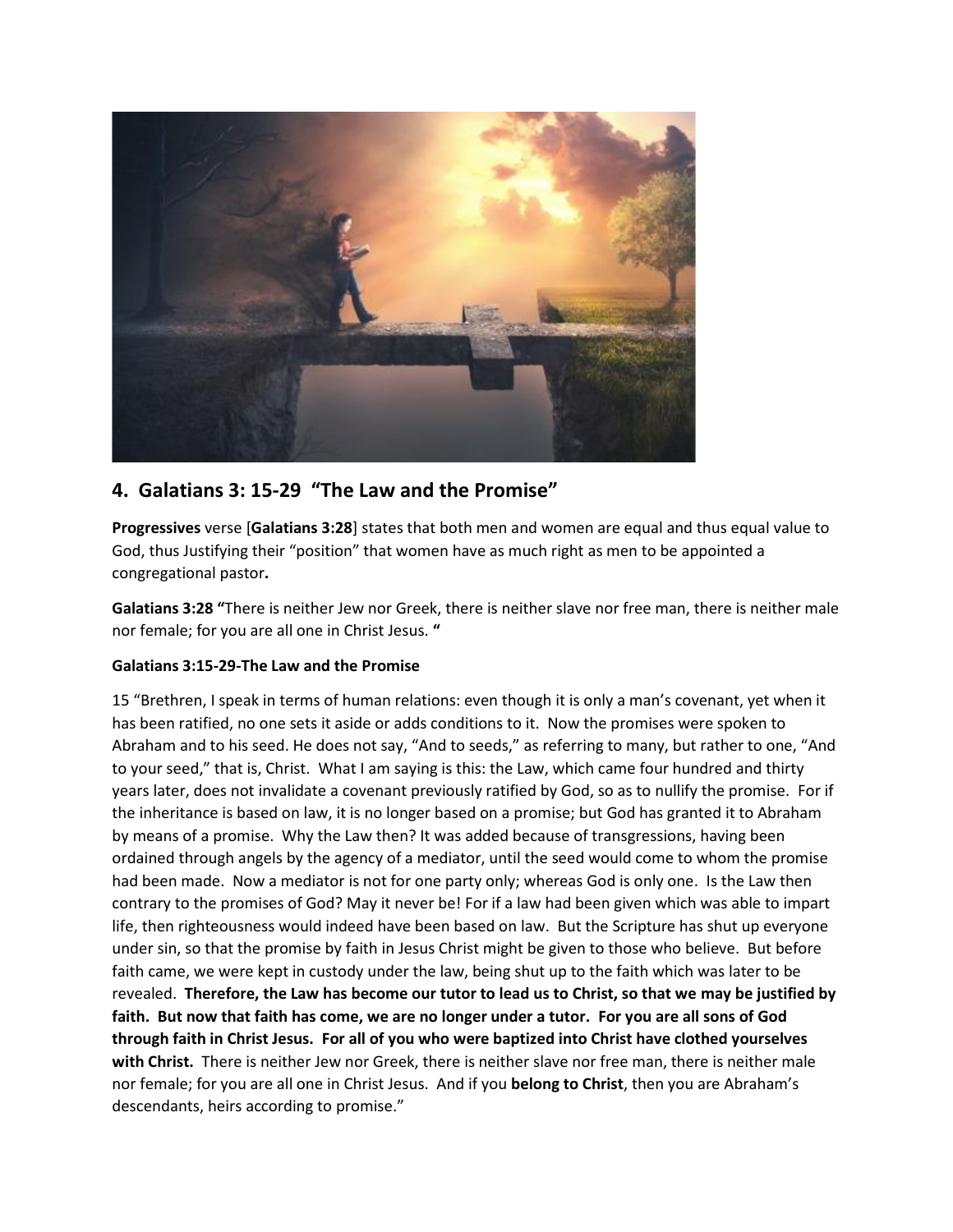# **Summary:**

I can clearly state that Progressives have been **completely deceptive** by choosing a single verse from a complete narrative to prove their argument/position. The narrative **for Galatians 3:15-29**, which includes verse (**28**), is clearly of **equal salvation**.





# **5. Slavery; Old and New Testament**

Servants of Christ repudiate any conjecture that the Holy Bible teaches elements of Slavery towards women that progressives have claimed. Biblical Slavery, as indicated below, was different than the Modern Slavery of the past few centuries, with Christians at the forefront of ending the horrific practice of Modern Slavery.

- 1. Biblical Slavery
- 2. Modern Slavery
- 3. Biblical narrative on forced, 'Kidnapped' Slavery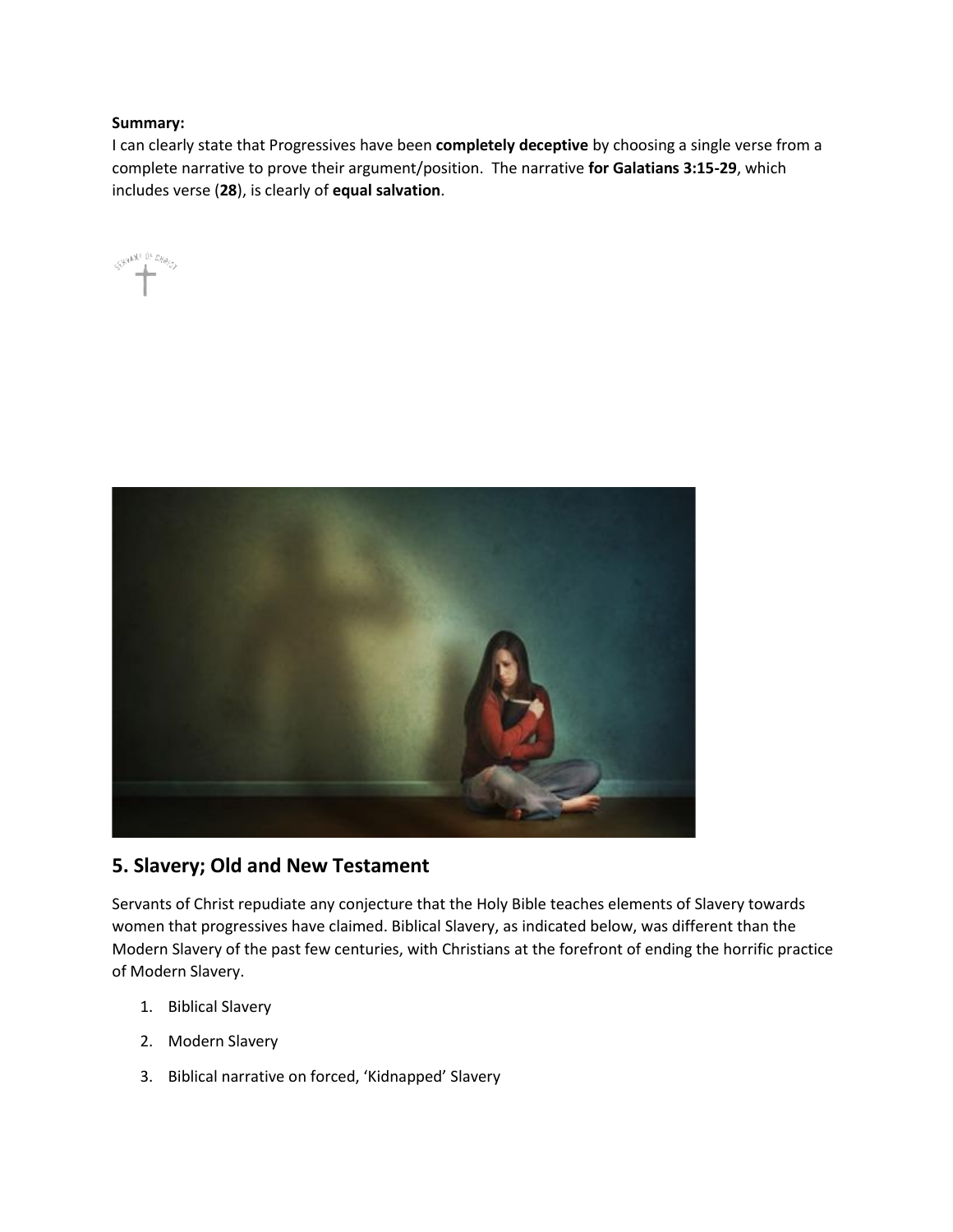# **John 8:32 "you will know the truth, and the truth will set you free."**

# **A. Biblical Slavery**

In biblical times, **slavery was based more on economics**. People sold themselves as enslaved people when they could not pay their debts or provide for their families. In addition, enslaved people were accorded certain minimal rights in both lengths of servitude and protection against abuse as indicated in [**Deuteronomy 15:12–15**]. **Deuteronomy 15:11** instructs that the poor will never cease to be in the land. This biblical practice of dealing with the poor reflects aspects of indentured servanthood, then slavery, that dealt with a severe problem of caring for the poor.

# **B. Modern Slavery**

The slavery of the past few centuries was often based exclusively on skin color or nationality by unscrupulous individuals seeking financial gain or immoral behavior. The moral teachings in the Holy Bible started the movement to end the practice of slavery in America. However, worldwide estimates still have over 40 million people are in some form of slavery today.

# **C. Biblical narrative on forced, 'Kidnapped' Slavery**

The Holy Bible is clear that forced, 'Kidnapped' Slavery was punishable by death [**Exodus 21:16**].

**Exodus 21:16** "He who kidnaps a man, whether he sells him or he is found in his possession, shall surely be put to death."

Present-day slavery, however, still exists and has transformed into sex trafficking, child sex trafficking, forced labor, bonded labor, debt bondage, and domestic servitude of all nationalities.

# **Summary**:

Because of choice, we live in a world full of depravity that causes extreme unfairness and sorrow. The world oppresses and enslaves. An individual's only hope for freedom is when one heeds the calling of Christ Jesus as Lord and Savior, as stated in **Galatians 5:1**.

SHAN IN CABOS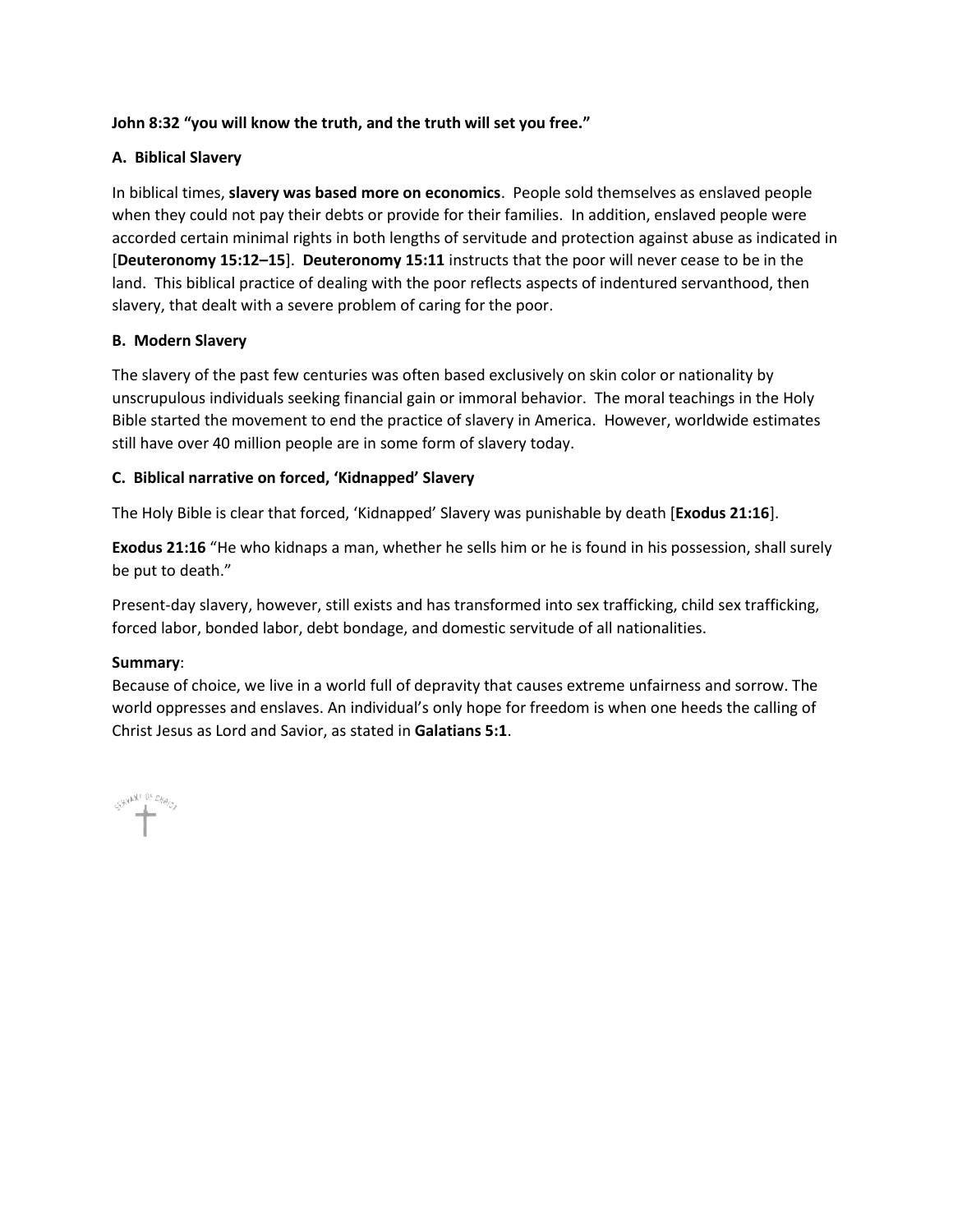

# **6. Pauline doctrine of women in the church**

# **A. CALLED TO SERVE**

The story of Paul's conversion from a devout Jew, violently persecuting believers in Jesus, to a devout Christian, fearlessly spreading the Gospel against all opposition, is found in **Acts 9:1-18**. In **Acts 9:15**, Paul states that Christ Jesus chose him to serve and make the Gospel known to Gentiles. Kings, and to the people of Israel. To accomplish God's calling meant that Paul had to overcome the seemingly impossible task of dealing with different cultures, etiquettes, and religious barriers to preach the Good News. For example, a standard etiquette in biblical times was that a man would be disrespectful if he approached a woman to start a conversation without an introduction unless the woman was involved in commerce. To overcome the cultural obstacle of preaching to women, **Paul recruited women for ministry**. As a result, **women played a significant role in the early church**; as the Apostle Paul mentions in "**Romans 16:1-16**," He identified sixteen helpers in ministry, and at **least ten of them were women**.

# **B. GUIDELINES**

**Note**: To this point, progressives agree with Paul's conduct towards women, but when progressives read of Paul setting guidelines for women's position and behavior, cries of cultural bias and sexism emerge. So let us review those scriptures.

# **Women in Marriage**

**Ephesians 5:22-23** "Wives, **be subject** to your own husbands, as to the Lord. For the husband **is the head** of the wife, as Christ also is the head of the church, He Himself being the Savior of the body."

**1Peter 3:1** "In the same way, you wives, **be submissive** to your own husbands so that even if any of them are disobedient to the word, they may be won without a word by the behavior of their wives"

**Colossians 3:18** "Wives, **submit yourselves** unto your own husbands, as it is fit in the Lord."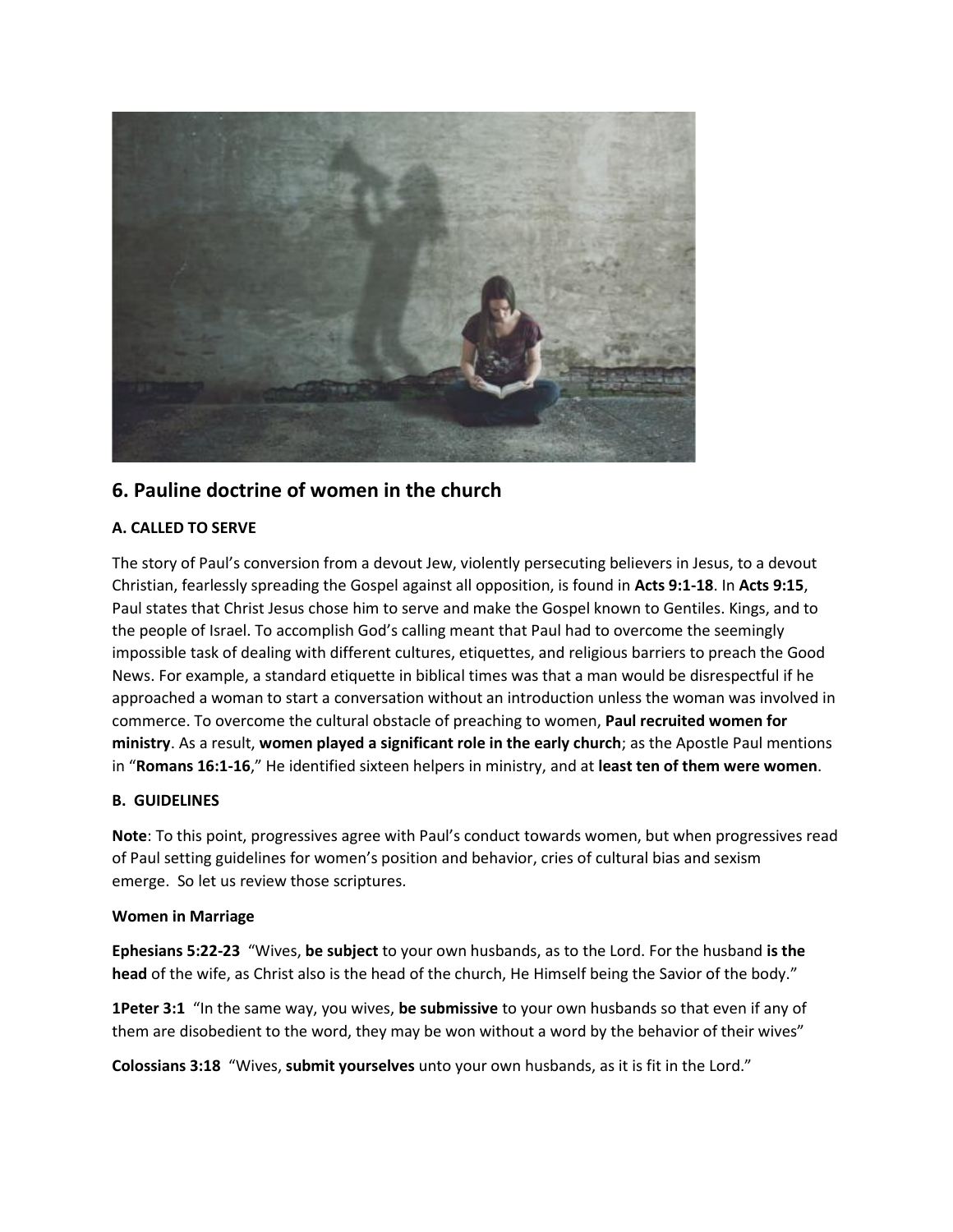#### **Women's Conduct in the Church and home**

**1Timothy 2:9-15** "Likewise, I want women to adorn themselves with **proper clothing**, modestly and discreetly, not with braided hair and gold or pearls or costly garments, but rather by means of good works, as is proper for women making a claim to godliness. A woman must **quietly receive** instruction with entire submissiveness. But **I do not allow a woman to teach or exercise authority over a man**, but to **remain quiet**. For it was Adam who was first created and then Eve. And it was not Adam who was deceived, but the woman being deceived, fell into transgression. But women will be preserved through the bearing of children if they continue in faith and love and sanctity with **self-restraint**."

# **Summary:**

Adherence to God's individual calling to serve is not optional. **Neither are the standards set for service**. One's biased cultural lifestyle brings conflict, whereas submission brings union. Paul's submission allowed God's sovereign will and purpose to work through him. Remember the Preface at the beginning of this essay. **Matthew 23:11-12** "The greatest among you will be your servant. For whoever exalts himself will be humbled, and whoever humbles himself will be exalted."



# **7. Systematic theology vs. Progressive Ideology**

Progressives insinuate that Paul's writings (listed above under 6b. Guidelines), regarding a woman being submissive to God and Man in both Home and Church, are culturally biased and sexist and not reflective of the true intent of God and should be dismissed. Using Systematic theology as a discipline to formulate **repercussions** from Progressive's ideology, **ramifications** and **scripture conflicts** appear below.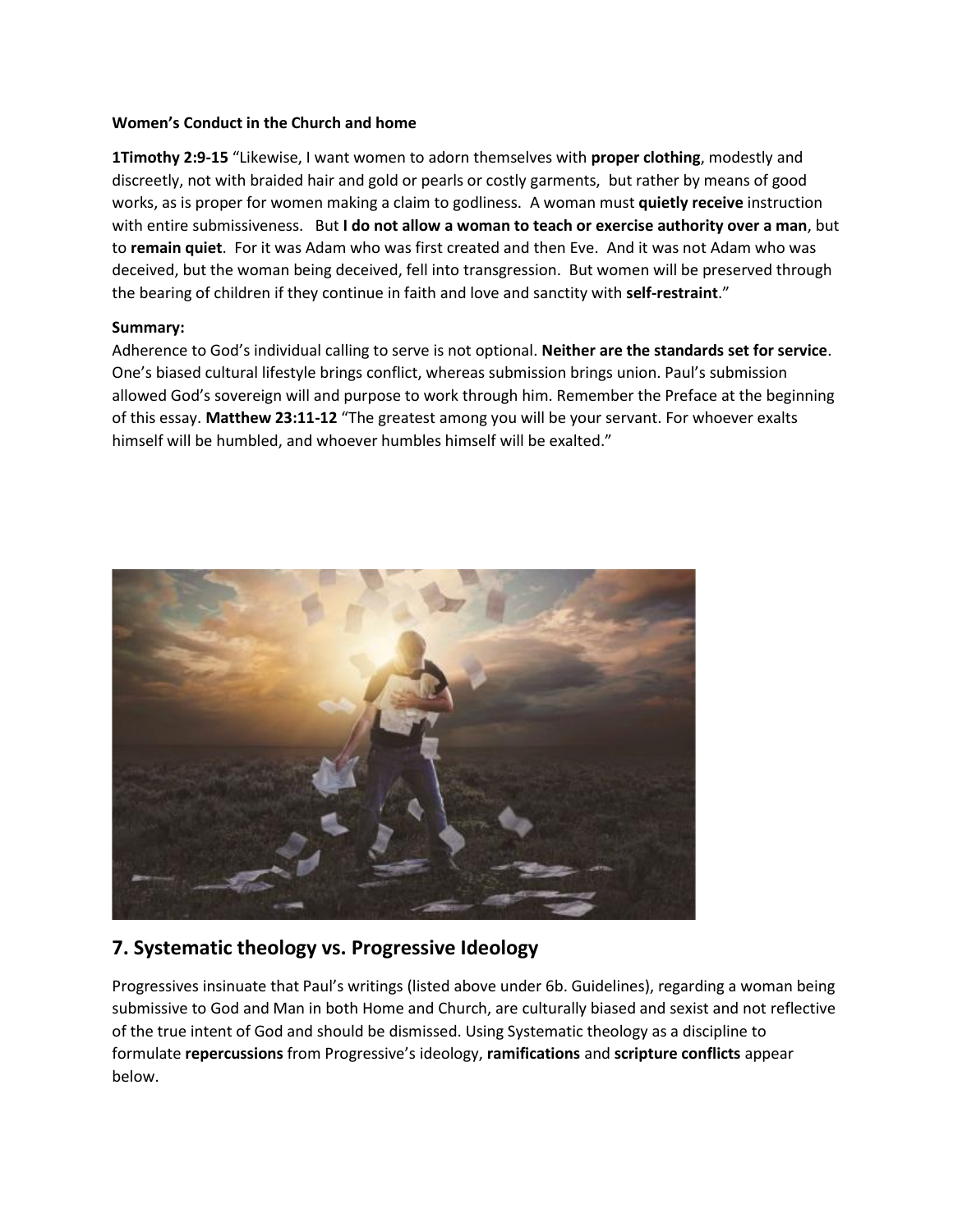# **Implications**

# **A. Holiness**

The **Holy Bible** is no longer "**Holy**" since it **contains** cultural bias and sexist writings.

# **[Scripture rebukes Progressive's ideology]**

**2Tinothyi 4:3-4** "The time will come when people will not listen to sound doctrine, **but will follow their own desires and will collect for themselves more and more teachers who will tell them what they are itching to hear**. They will turn away from listening to the truth and give their attention to legends."

**1Timothy 6:3-5** "Whoever teaches a different doctrine and does not agree with the true words of our Lord Jesus Christ and with the teaching of our religion is **swollen with pride and knows nothing**. He has an unhealthy desire to argue and quarrel about words, and this brings on jealousy, disputes, insults, evil suspicions, and constant arguments from people whose minds do not function and who no longer have the truth. They think that religion is a way to become rich."

# **B. Word of God**

The **Holy Bible** is no longer "**The Word of God**" but "**Contains the Word of God**" due to cultural bias and sexist writings, indicating a degree of deprivation of the Holy Spirit.

# **[Scripture rebukes Progressive's ideology]**

**2Timothy 3:16-17** "**All Scripture is inspired by God** and is useful for teaching the truth, rebuking error, correcting faults, and giving instruction for right living, so that the person who serves God may be fully qualified and equipped to do every kind of good deed."

**1Thessalonians 2:13** "And for this reason, we also constantly thank God that when you received from us the word of God's message, you accepted it not as the word of men**, but for what it really is, the word of God**, which also performs its work in you who believe."

# **C. Pick and Choose**

The **Holy Bible** "**Contains the Word of God**," which allows interpretation solely based on one's own cultural bias and desires to pick and choose what to follow and believe.

# **[Scripture rebukes Progressive's ideology]**

**1Corinthians 3:19-20** "For **what this world considers to be wisdom is nonsense in God's sight.** As the Scripture says, "God traps the wise in their cleverness,"; and another scripture says, The Lord knows that the thoughts of the wise are worthless."

# **Summary**;

Paul exhorts the Scripture as the final authority, as stated in **Romans 4:3**. "**What does the Scripture say?**' making it clear that there is no other authority to which one can appeal. Paul thus informs that the "Word of God" is "God Speaking." while instructing and teaching, Paul quoted Old Testament scripture around sixty times due to his belief that the "**Word of God**" was "**God Speaking**." Since Paul referenced his instructions and teaching based on the Torah, Progressive ideology removes the complete Holy Bible, not just Paul's pen of being the **authoritative Word of God**, to **Classical Literature**.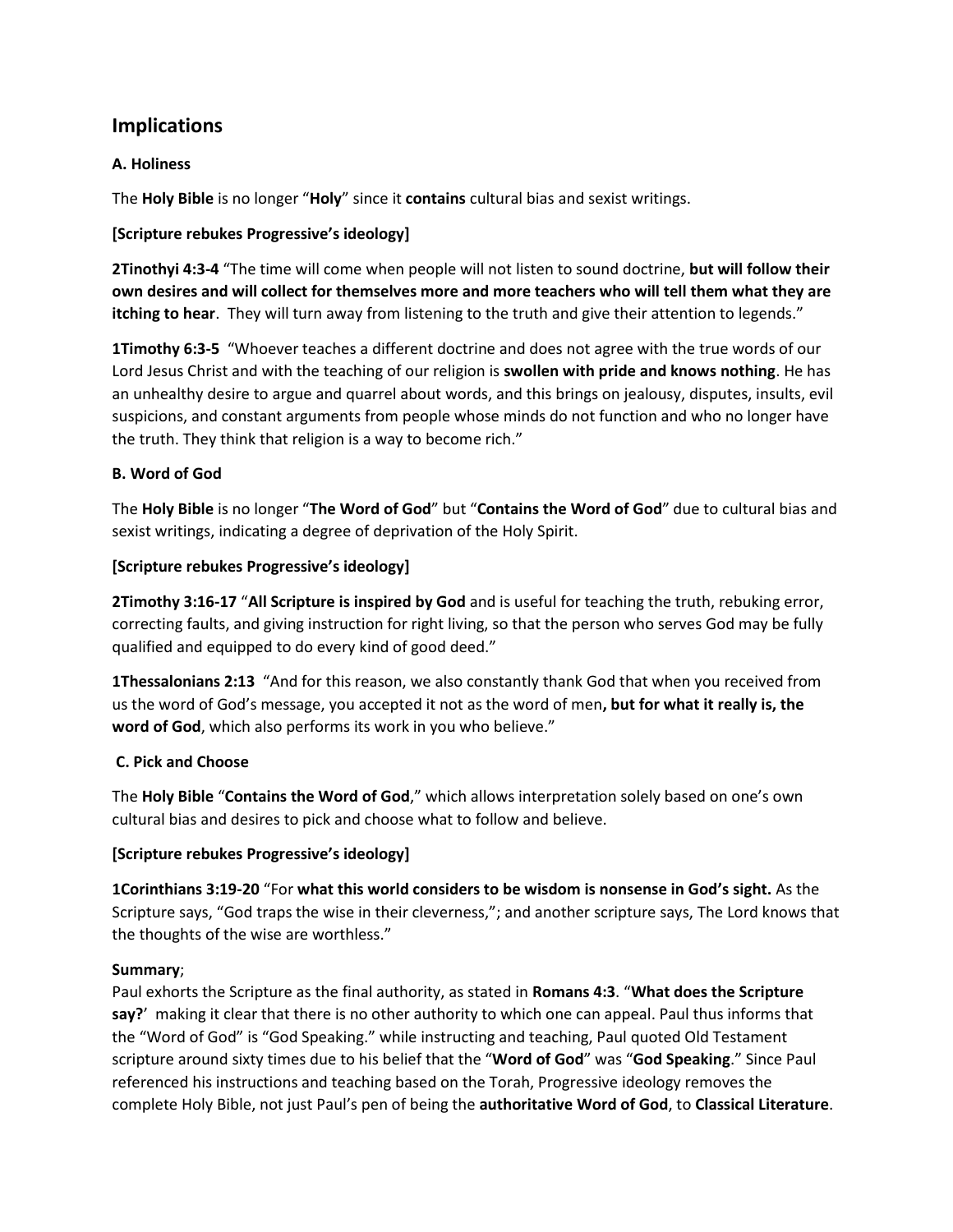

# **8. Progressives Theological Dilemma**

# **The doctrine of Jesus being "fully human and fully divine" vs. Progressive rationalism and ideology**

The Doctrine of Jesus being "fully human and fully divine" is called the Hypostatic Union. This term describes How God the Son, Christ Jesus, took on human nature yet remained fully God at the same time. **Jesus always had been God.**

**John 1:1** "In the beginning was the Word, and the Word was with God, and the **Word was God**.

J**ohn 8:58** "Jesus said to them, "Truly, truly, I say to you, before Abraham was born, **I am**."

**John 10:30** "**I and the Father are one**."

**Jesus was a revolutionary**. His actions elicited surprising reactions from his contemporaries in all facets of life. He was not afraid to challenge the status quo and reestablish Scriptural precedents. For example, the uniqueness of our Lord's behavior **reestablished the Mosaic Law** that **lifted womanhood** and **ennobled motherhood**. Jesus also shattered pagan practices and prejudicial customs that were not divinely inspired and publicly included **women as helpers**.

**Jesus respected all women**, an attitude largely unexpected in most cultures. Jesus, unlike others, realized that both **man** and **woman** were created in the image of God and **had equal rights to salvation** but **different designations** for family and church to complete **God's sovereign will and purpose** for His glory as indicated in scripture.

**Jesus in the gospels never repudiated the view of the day about women**. Jesus in **Matthew 5:17- 18** states that he came to **fulfill the Law** that included **God's divine plan for women**, which consists of the **Genesis Narrative** and the **Law of Moses**.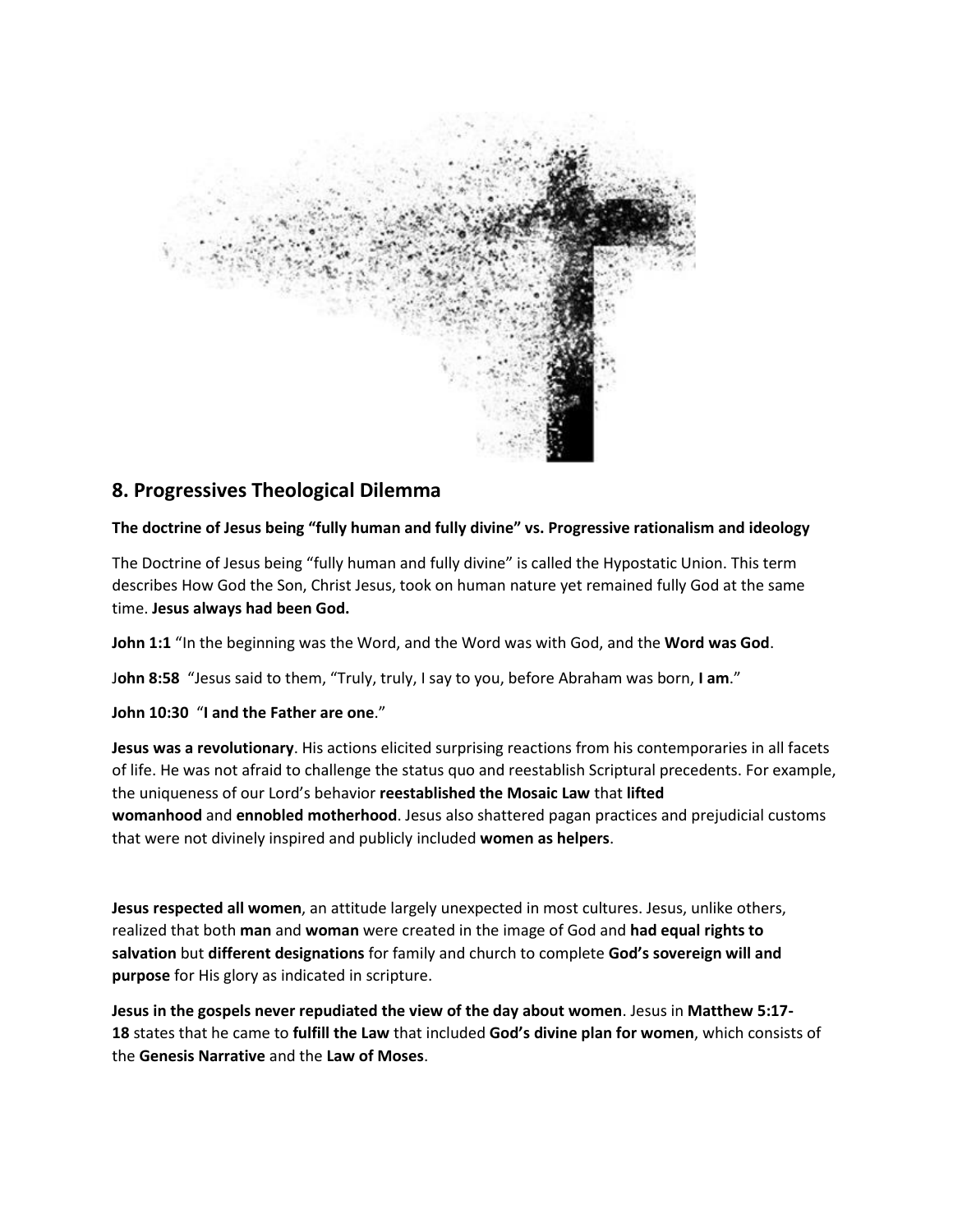**Matthew 5:17-18 "Do not think that I have come to do away with the Law of Moses and the teachings of the prophets. I have not come to do away with them, but to make their teachings come true. Remember that as long as heaven and earth last, not the least point nor the smallest detail of the Law will be done away with—not until the end of all things."**

**Luke 16:17** "And it is easier for heaven and earth to pass, **than one tittle of the law to fail**."

#### **Progressives theological Dilemma**

Progressives insinuate that Paul's writings (listed above in 6b), which referenced the "**Law of Moses**" regarding a woman being submissive to man in both Home and Church, are culturally biased and sexist and not reflective of the true intent of God and should be dismissed.

#### **Summary;**

**Jesus never repudiated any of the Law or religious customs established in the Law of Moses regarding women or the complete Genesis narrative. Hence, the progressives must conclude that Jesus was under the same worldly cultural influences**. **Thus, theologically, Progressive ideology denotes that Jesus was not God. (God creates, not subject to.)**

# **2Peter 2:1-2**

**"False prophets** appeared in the past among the people, and in the same Way, false teachers will appear among you. **They will bring in destructive, untrue doctrines**, and will deny the Master who redeemed them, and so they will bring upon themselves sudden destruction. Even so, many will follow their immoral ways; and because of what they do, others will speak evil of the Way of truth."



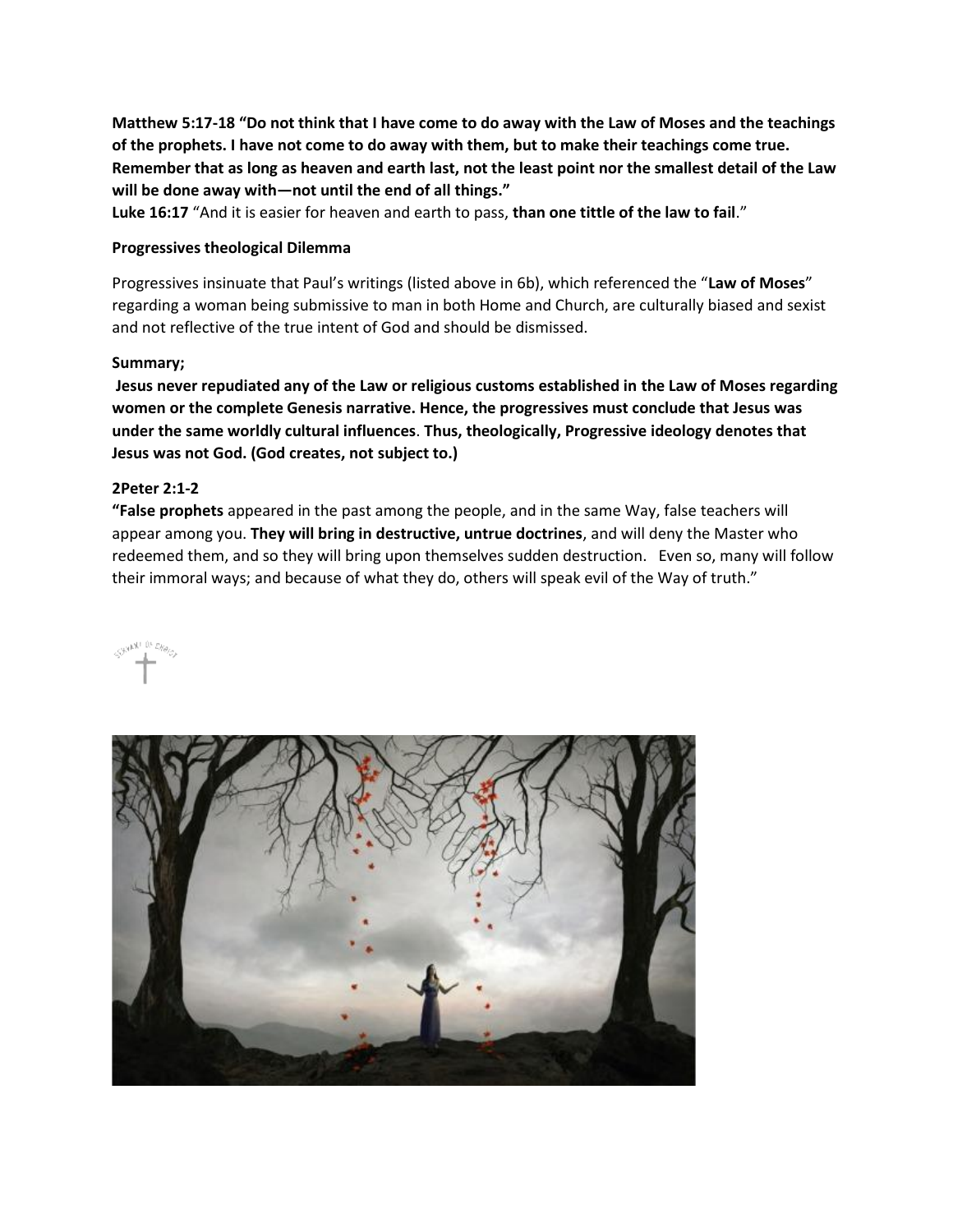# **9. Divine Dispensation vs. Pride**

# **Who do you serve? Who is your God?**

# **HUMBLE**

Salvation starts when an individual humbles or meeks their heart to accept Christ Jesus as Lord and Savior. Continued strengthening of the relationship depends on a humbled or meek heart so that Christ Jesus can mold and direct one's life. The bible informs us that a humbled, meek heart is essential.

**Psalms 22:26** "The **meek** shall eat and be satisfied: they shall praise the LORD that seek him: your heart shall live forever."

**Psalms 34:2** "My soul shall make its boast in the LORD; The **humble** shall hear it and rejoice."

**Psalms 37:11** "But the **humble** will inherit the land, And will delight themselves in abundant prosperity."

**Isaiah 61:1** "The Spirit of the Lord GOD is upon me; because the LORD hath anointed me to preach good tidings unto the **meek**; he hath sent me to bind up the brokenhearted, to proclaim liberty to the captives, and the opening of the prison to them that are bound;."

**Matthew 5:5** "Blessed are the **meek**: for they shall inherit the earth."

**Matthew 18:4** "Whoever then **humbles** himself as this child, he is the greatest in the kingdom of heaven."

# **PRIDE**

**Under the influence of pride, both men and women believe they are masters of their lives**. The proud believers surmise they have accomplished what God has accomplished in them. Consequently, they seek credit for things that they cannot rightly take credit for; talent, intellect, abilities, health, and life itself are gifts from God. Whereas, **Progressive ideology seeks SELF-fulfillment, which establishes pride**.

**Romans 12:3-4** "For through the grace given to me I say to every man among you not to think more highly of himself than he ought to think; but to think to have sound judgment, as God has allotted to each a measure of faith. For just as we have many members in one body and all the members do not have the same function,"

**Proverbs 11:2** "**When pride comes**, **then comes dishonor**, **But with the humble is wisdom**."

**Proverbs 13:10** "Among the **proud,** there are always contentions: but they that do all things with counsel, are ruled by wisdom."

**Matthew 23:12** "And whoever exalts himself shall be **humbled**; and whoever humbles himself shall be exalted."

**James 4:6** But "He gives a greater grace. Therefore it says, "**GOD IS OPPOSED TO THE PROUD**, **BUT GIVES GRACE TO THE HUMBLE**."

**GOD DISPENSES**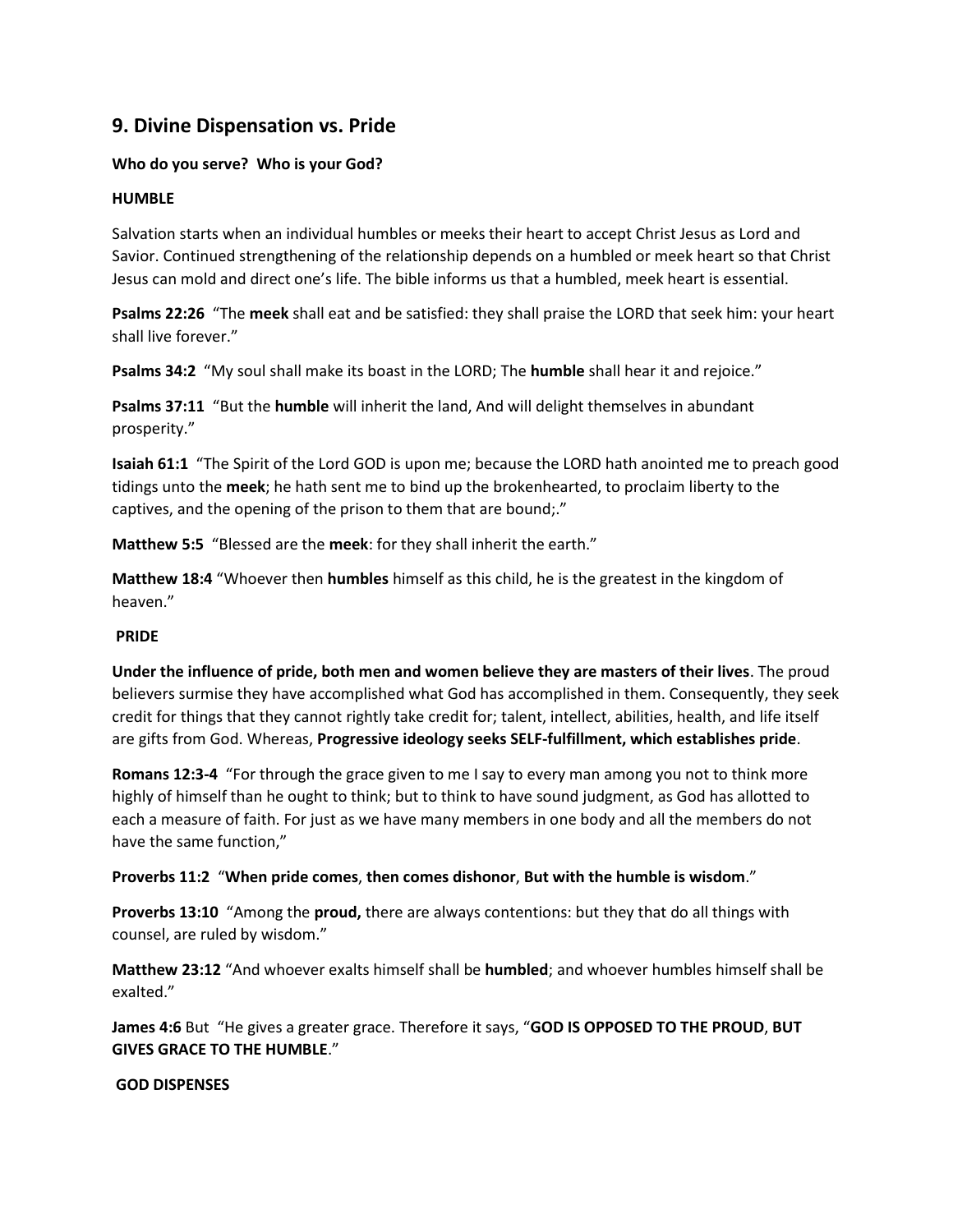#### **The bible instructs us that God dispenses believers with gifts for His purpose and not our own.**

**Ephesians 3:7** "of which I was made a minister, according to the gift of God's grace which was given to me according to the working of His power."

**Ephesians 4:11-12** " And He gave some as apostles, and some as prophets, and some as evangelists, and some as pastors and teachers, for the equipping of the saints for the work of service, to the building up of the body of Christ;."

**1Corinthians 7:7** "Yet I wish that all men were even as I myself am. However, **each man has his own gift from God**, one in this manner, and another in that."

#### **Summary**:

**All** of humankind worship something. A **meek** or **humble**-hearted individual will submit to Jehovah's Will and providence like His Son, where an individual with a **spirit of Pride** glories in self-righteousness and self-entitlement that seeks a God of Convenience. **Progressive** teaching promotes pride and entices with false and misleading freedom and self-entitlement, diverting one away from the Will, and the Purposing of Jehovah to a false God made in their image.

**Colossians 3:17** " **Everything you do or say, then, should be done in the name of the Lord Jesus,** as you give thanks through him to God the Father."

**1Peter 4:10-11** "**As each one has received a special gift, employ it in serving one another**, as good stewards of the manifold grace of God. Whoever speaks, let him speak, as it were, the utterances of God; whoever serves, let him do so as by the strength which God supplies; so that in all things God may be glorified through Jesus Christ, to whom belongs the glory and dominion forever and ever. Amen."

**God instructs** us to be satisfied with the gifts that He has bestowed upon us; refusing or altering Gods gift is a reflection of a selfish and prideful heart

**1Corinthians 7:20** "**Let each man remain in that condition in which he was called**."

**2Timothy 1:9** "who has saved us, and called us with a holy calling, not according to our works, **but according to His own purpose and grace** which was granted us in Christ Jesus from all eternity,"

**Once Spurgeon had preached a powerful sermon**. As soon as he had finished his message, the devil whispered to him, "That was a fine sermon. You preached magnificently!" For a moment, he agreed with the devil. Then, upon leaving the pulpit, a deacon met him and said, "Pastor, that was a masterpiece." Spurgeon interrupted and said, "You're too late. The devil told me that a few moments ago."

SHANT IN Diggs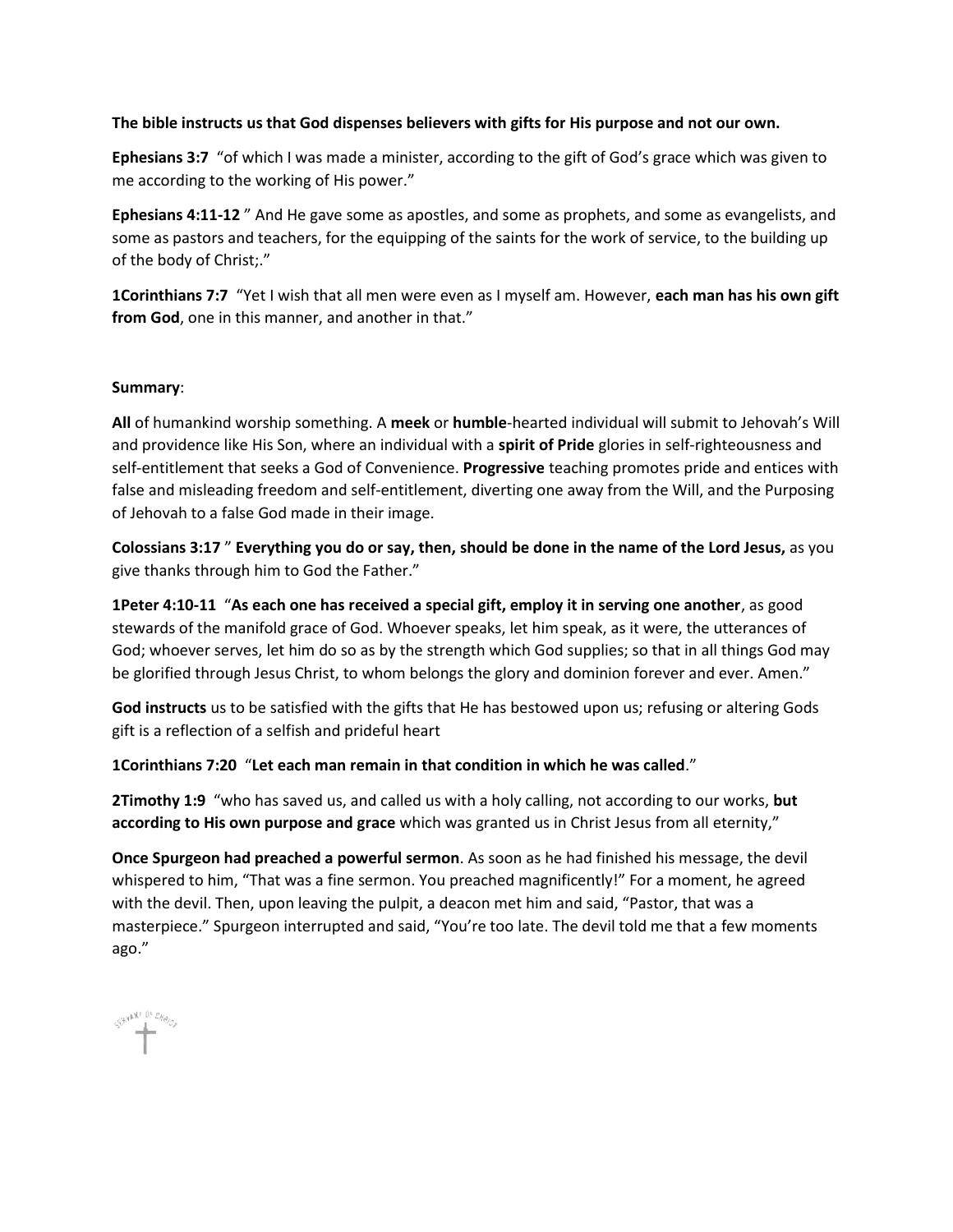

# **10. Everlasting Eve**

**Pride** was the first sin that put an end to the peace of eternity. **Pride** cast Lucifer from heaven, and Pride cost Adam and Eve their place in Paradise.

**The Bible warns all Christians not to succumb to self-will and self-entitlement** that embellishes Pride and displaces God's will but always seek the lord with a meek or humble heart. But, unfortunately, Eve heard only the voice of Satan, Genesis 3:5 tempting her with more gifts and self-entitlement than God had bestowed onto her and fell into the same condemnation of Pride that Lucifer suffered.

**Genesis 3:5** "For God knows that in the day you eat from it your eyes will be opened, and you will be like God, knowing good and evil."

**1Timothy 2:14** "And it was not Adam who was deceived, but the woman being quite deceived, fell into transgression."

**2Corinthians 11:3** "But I am afraid, lest as the serpent deceived Eve by his craftiness, your minds should be led astray from the simplicity and purity of devotion to Christ."

**Eve had a perfect life and relationship with God and Adam before succumbing to Pride**. Progressives and their denominations have succumbed to the same sin as Lucifer, Eve falling into the same condemnation. The Bible teaches us that God has blessed women with the gifts of hospitality, mercy, teaching, evangelism, and helpfulness. These gifts are essential to assist and sustain the local church. The Bible instructs that women are not allowed to teach or have spiritual authority over men in both home and church. When Progressives and their denominations promote and encourage women to defy God as Eve in the Garden of Eden, they have fallen into the same condemnation of Pride as Lucifer and are promoting the **Everlasting Eve**.

**Proverbs 16:5** " **Everyone who is proud in heart is an abomination to the LORD**, Assuredly, he will not be unpunished."